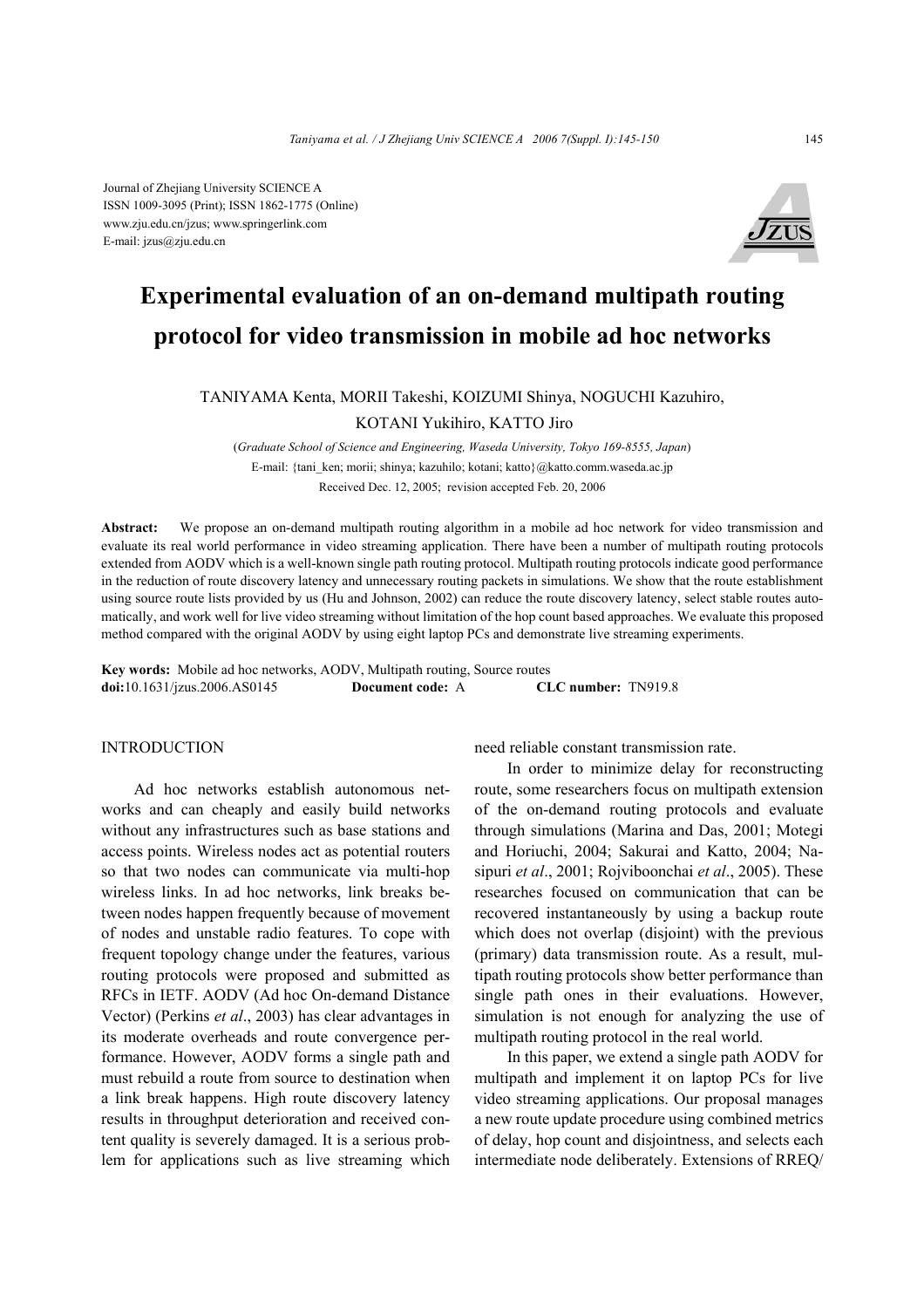RREP packets and routing tables bring not only loop freedom but also more efficient multipath routing performance.

The rest of this paper is organized as follows. Section 2 reviews related work. Section 3 describes our testbed and proposed multipath on-demand routing protocol to be evaluated in this paper. Section 4 presents the results of performance evaluation. Section 5 concludes this paper.

#### RELATED WORK

There have been a number of experimental evaluations of testbeds and routing protocols in the multi-hop wireless network research area. Improvement of DSR for real-time multimedia streams demonstrates the usage of audio and video over 8 nodes, and have some similarity of research direction like that of ours (Hu and Johnson, 2002). Large-scale experimental evaluation for comparison of four routing protocols was implemented outdoors by using 40 nodes (Gray *et al*., 2004). This experimentation, however, does not refer to what kind of applications can be used for these protocols. Some researches on mesh networks serving as communication hubs between static nodes focus on metrics of the routes for high throughput (de Couto *et al*., 2003; Bicket *et al*., 2005). These routing protocol metrics are novel but the tolerance to link break is not considered as high priority.

There are a number of protocols based on AODV (Marina and Das, 2001; Motegi and Horiuchi, 2004; Sakurai and Katto, 2004) and DSR (Nasipuri *et al*., 2001) for research of on-demand multipath routing protocols. AOMDV (Ad hoc On-demand Multipath Distance Vector routing) (Marina and Das, 2001) produces multiple loop-free and link-disjoint routes using "advertised hopcount" and "firsthop" field. A problem of AOMDV is that several efficient routes may be missed by the "firsthop" field. Another problem is lack of expiration function for backup routes. Multipath DSR (Nasipuri *et al*., 2001) based on source routing determines multiple routes at destination appropriately. Two multiple routes, node-disjoint route and alternate route branched from a primary route, are considered and it is concluded that the latter performs better. Multipath routings applied to streaming video are also proposed (Rojviboonchai *et al*., 2005; Di'az *et al*., 2004). AMTP (Rojviboonchai *et al*., 2005) selects a suitable path for streaming by measuring the quality of multiple paths according to cross layer information and shows high throughputs in simulation.

In our proposal, each intermediate node cautiously updates its next hop nodes by choosing efficient RREQ/RREP packets and a source node finally determines multiple routes derived from selected RREP packets. In addition, to diminish packet overhead, a source route list is utilized only during route discovery phase, not during data transfer phase.

# PROTOCOL TESTBED AND PROPOSED PROTO-**COL**

We implement on the following machines the evaluation of our proposed protocol. Each node consists of a set of laptop PC (IBM ThinkPad) with 700 MHz, 256 MB or 800 MHz Celeron CPU, 128 MB of main memory, running the Linux kernel version 2.4.20. The wireless interfaces are Lucent Orinoco IEEE 802.11b card over the orinoco\_cs driver. The cards operate with the same channel without RTS/CTS negotiation. Transmission rate is fixed to 2 Mbps to reduce the influence of the gray zone problem known well as a significant problem in actual 802.11 networks (Lundgren *et al*., 2002). We operate the cards in "Ad hoc demo" mode, in which nodes can communicate mutually without beacons and BSSID (cell) for IEEE 802.11 standard IBSS. Ad hoc demo mode works well over wireless multihop networks compared with IBSS mode because the demo mode does not divide the same routing protocol network into different BSSID network.

We extend Kernel AODV (http://www.antd. nist.gov/wctg/aodv\_kernel/) developed by NIST to multipath routing protocol by using a "source route list" which attached to the RREQ/RREP packets instead of special fields such as the "firsthop" of AOMDV. Source route list contributes to reliable creation of multiple paths, efficient management of neighbor nodes and maintenance of multiple candidates for data transmission route even if the overhead slightly increases.

#### **Route discovery extensions**

1. Process of RREQ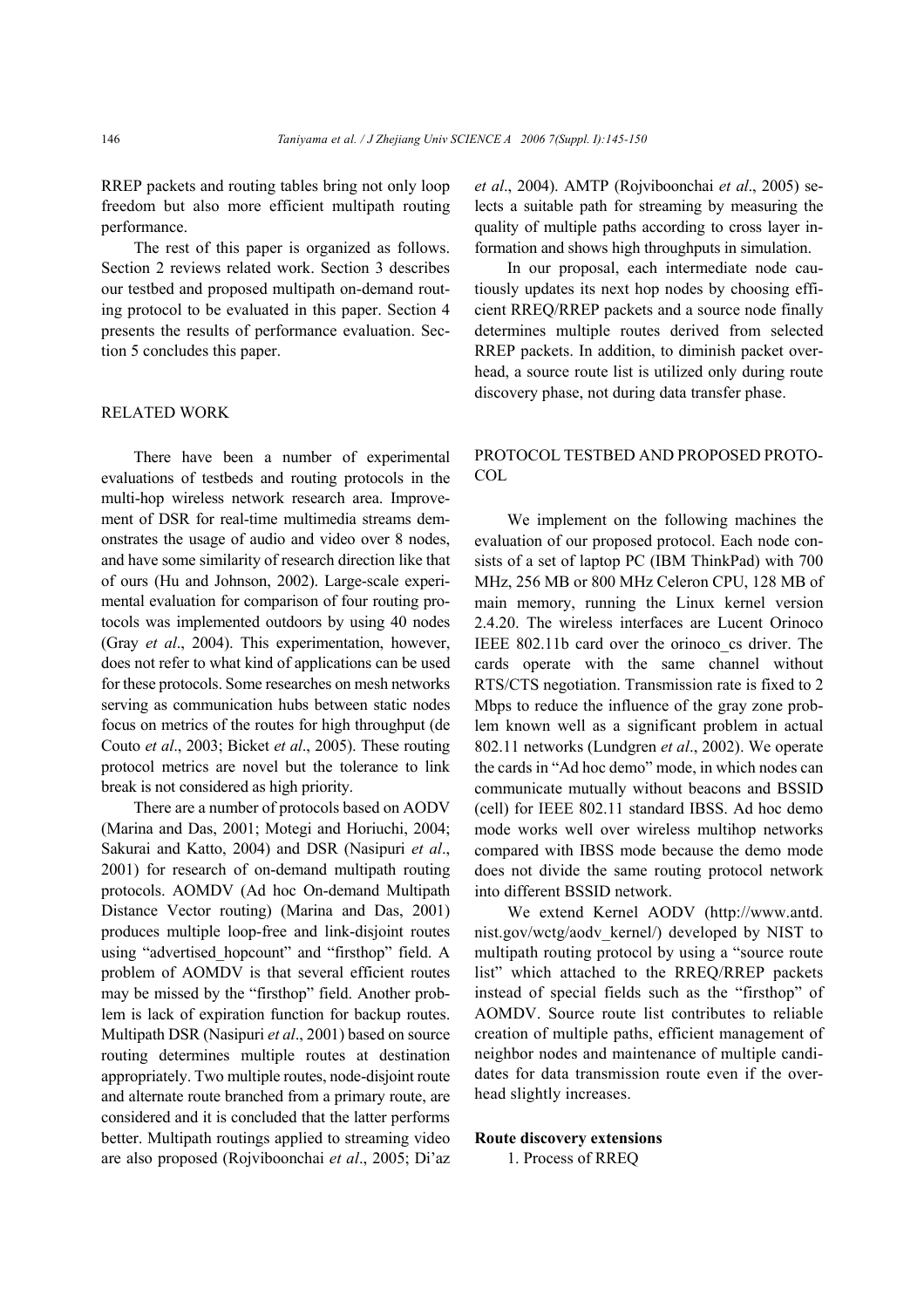First, to find routes for a destination node, a source node broadcasts an RREQ packet. When an intermediate node receives the first RREQ packet, similar to AODV, it records a reverse route in its routing table. The intermediate node records its own IP address in the "source route list" field in the RREQ packet and re-broadcasts the packet.

An intermediate node receives a delayed RREQ packet from other neighbors, and then the node checks a source route field in the packet. This packet would be discarded immediately when the field contains the node's IP address, which means detection of a routing loop. If this address check is passed and the packet's hop count is not larger than the one in the routing table entry, the intermediate node accepts the RREQ packet and updates source route lists. Our proposal gives higher priority to the routes established by RREQ than the one-hop routes established by HELLO packet without regard to hop count. In practice, the number of route information stored in the routing table is limited to *MAX\_PATH* of which typical value is three. When the packet does not satisfy the update condition, it is simply discarded. Regardless of this decision, the duplicated delayed packet is not re-broadcasted.

The "nexthop", "hopcount", and "route lifetime" fields shown in Fig.1 are stored for route information in each reverse route by each node.



**Fig.1 Routing table extension. (a) AODV; (b) Proposal**

## 2. Process of RREP

Any node receiving several RREQ packets generates multiple RREP packets toward a source node by multiple unicasts. In response to the first arrived RREQ packet, the destination node unconditionally accepts the packet and generates an RREP packet to set up a primary route. When the destination receives delayed RREQ packet, the node conditionally accepts the packet according to RREQ extension fields and generates an RREP packet to send along a secondary route. We limit the number of RREP packets to *MAX\_PATH*.

The intermediate node that receives the first RREP packet forwards it to any neighbors over the reverse routes toward a source node by multiple unicasts similar to (Motegi and Horiuchi, 2004) and updates its routing table. When these multiple unicasts cause routing loop, it can be easily avoided by using the source route list attached. If the node receives a delayed RREP packet, it updates routing table similar to the RREQ extension case, discarding the RREP packet.

Finally, the fastest RREP for the source node provides a primary route. The others are examined in the source node as well as in intermediate nodes, and some of the routes are accepted as backup routes according to the specific metric. We use "delay metric" (Sakurai and Katto, 2004) currently for this implementation. Data transfer begins just after the primary route is established. Fig.2 is an example of the route establishment by our proposal.



**Fig.2 Route discovery extension of our proposal** 

#### **Route maintenance extensions—process of RERR**

When a node cannot receive HELLO messages from neighbors, the node detects link break. If neighbor nodes do not have any backup routes, the nodes invalidate their current routing tables and find precursor lists to send RERR packets to its neighbor nodes. Otherwise, the nodes immediately change a current route to a backup route. Avoidance of re-route discovery contributes to reduction of packet delay and the amount of routing packets in network. In addition, HELLO packets detecting link failure can update the backup route expiration timer and extend its life cycle.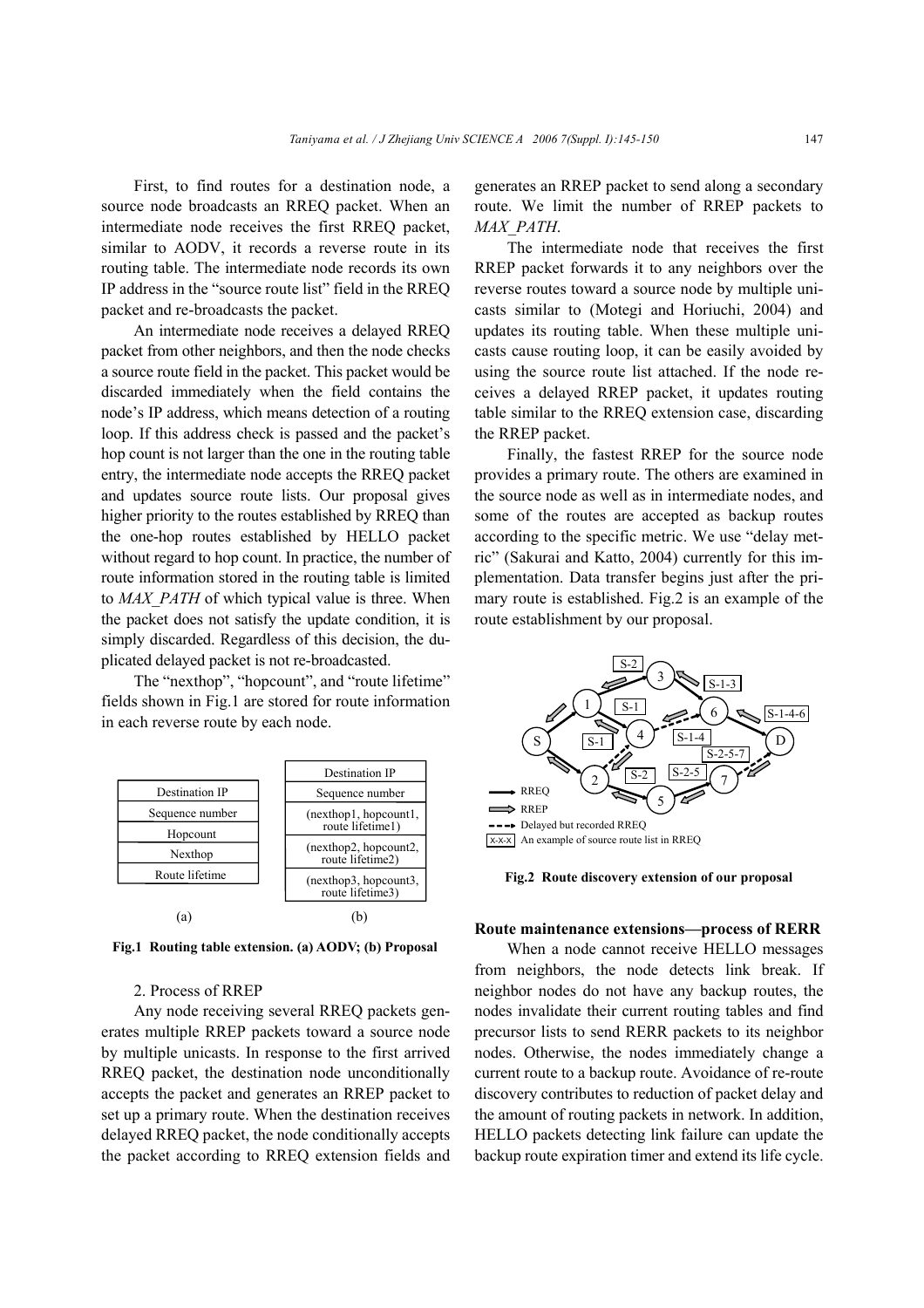## EVALUATION AND DEMONSTRATION

We carry out two experiments to compare our proposal with the original AODV; performance evaluation uses some utilities and demonstration of live streaming uses USB camera.

## **Performance evaluation**

## 1. Route recovery latency

In this section, we compare route recovery latency using a Ping application over the topology in Fig.3. To compose the network topology in Fig.3, we use "iptables" for MAC layer filtering in our laboratory. Node 1 sends 512 bytes Ping packets at a rate of 10 packets/s to Node 8, and intermediate nodes between a sender and a receiver are randomly chosen by routing protocols. Since the traffic load is moderate (40 kbps), packet losses are not caused by the load over the network. Under this condition, we shut down intermediate nodes to break some links for observing how new route discovery affects on the communication in our implementation.



**Fig.3 Network topology** 

Fig.4 represents the average recovery time. When link break occurs, our proposal can reduce the delay of recovery time by changing a primary transmission route to a backup route.



#### 2. Comparison of throughputs

Next, we evaluate throughputs from Nodes 1 to 8 in Fig.5. The nodes in Fig.5 are placed on the third and fourth floors in an office building. There are a number of routes in Fig.5, which include stable or unstable links. As a characteristic of AODV, the shortest hop but unstable route tends to be selected in route discovery phase or in HELLO message exchanges. For example in Fig.5, Node 1 can see Nodes 2 or 3 which provide 3 hops routes to the destination (Node 8) and sometimes see Nodes 4 or 5 which provide 2 hops routes, AODV on Node 1 chooses Nodes 4 or 5 for next hop many times and then re-route discovery takes place because of unstable links' break.



**Fig.5 Layout of the testbed. Nodes 3 and 6 are placed on the third floor, and the others on the fourth floor** 

Fig.6 shows average throughputs, and Fig.7 shows its throughput distribution. In this experiment, we flow TCP streams for 30 s to measure throughputs. In Fig.7, 0 kbps means failures of route discovery. Our proposal has an average throughput of 349 kbps which is 1.2 times that of AODV in Fig.6. The distribution of Fig.7 shows a similar shape between original AODV and the proposal. This is because the



**Fig.6 Average throughput**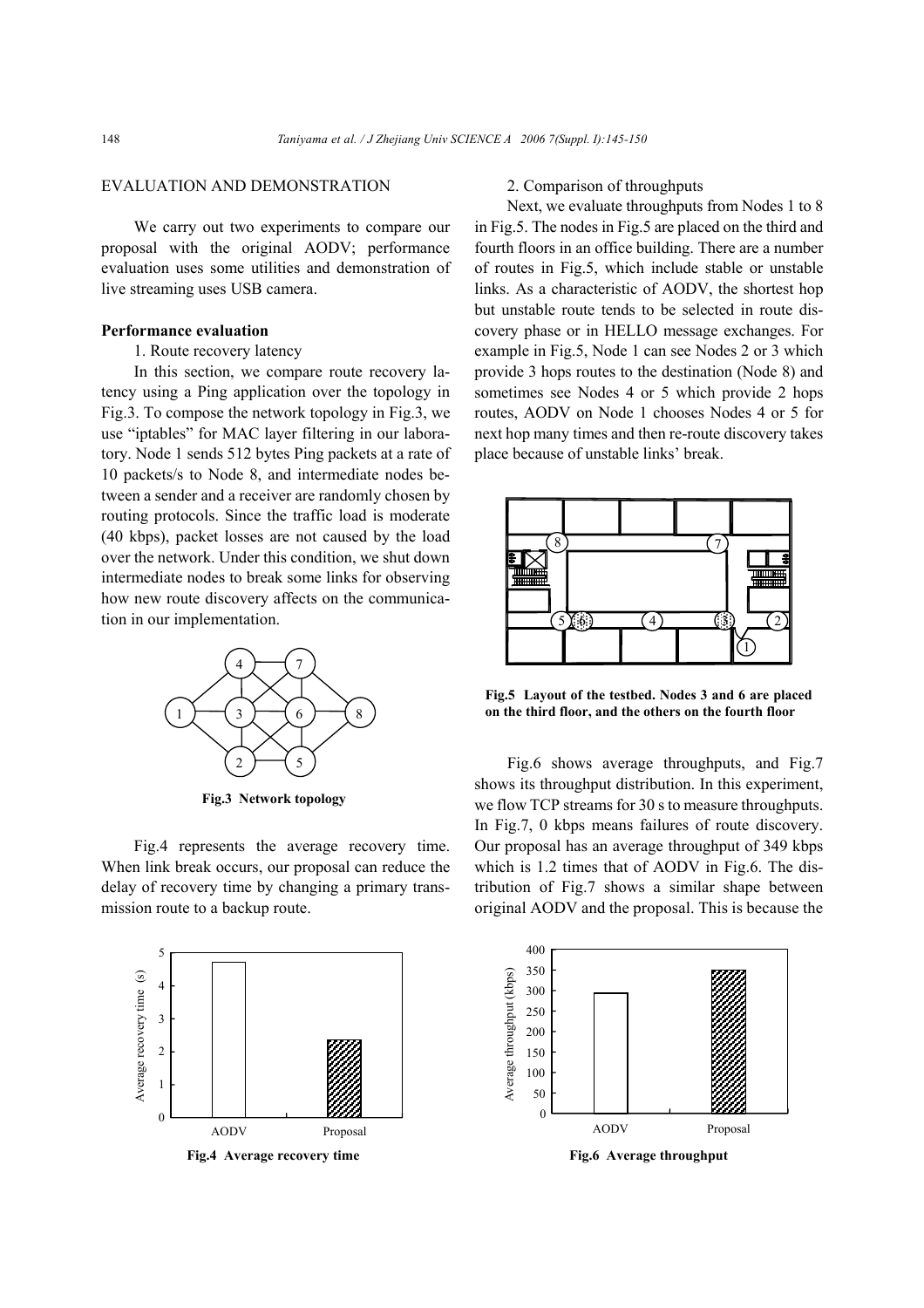

**Fig.7 Throughput distribution** 

routes for transmission converge on a stable route more quickly in the proposal than in AODV.

## **Demonstration of live streaming**

Finally, we demonstrated live streaming, attaching USB camera, Logitech QuickCam Pro 4000, to Node 8 in Fig.5. We used RealVideo which is one of most famous video codec. We set video bit rate to 128 kbps, video size to 320×240 pixels, and frame rate to 15 fps. This configuration keeps good image quality for recognition of objects in front of the camera. Fig.8 shows a captured image from a live camera.



**Fig.8 A decoded image of live streaming** 

When Node 1 which runs RealPlayer demands to connect to Node 8, Node 1 initiates route discovery and requests for video streaming after route establishment.

In case of AODV, the video was played without trouble after a few seconds of connection demanding and buffering. The video quality was not bad and without heavy packet losses. After a while, however, the connection was inadvertently broken and timeout error (picture freeze) happened. As mentioned above, this is due to unstable link selection of AODV which causes its timeout.

On the other hand, our proposal was able to play video without stress similar to AODV. In addition, we could hardly find packet losses in the played video sequence and can observe video for long time without timeouts.

## **CONCLUSION**

In this paper, we implemented a testbed of our on-demand multipath routing protocol and evaluated its performance demonstrating live streaming for sensing applications over the testbed. The routes of unstable links are adaptively replaced with stable routes in the routing tables during communication, and will be utilized as backup routes later. Streaming video is played seamlessly without timeouts when route change has occurred by promptly switching to one of the backup routes. Performance evaluations and demonstrations showed improvement on stable route convergence to original AODV constructing a single path.

As future work, we plan to control transmission rates in MAC layer using received signal to noise ratio with harmonized rate control in the video compression layer. Since simultaneous video transmission over multiple routes does not necessarily show good performance (Ganjali and Keshavarizian, 2004) even if MDC (Multiple Description Coding) is used (Di'az *et al*., 2004) over single radio channel, we also plan to develop transmission of MDC video streams over different radio channels with good load balancing capability.

#### **References**

- Bicket, J., Aguayo, D., Biswas, S., Morris, R., 2005. Architecture and Evaluation of an Unplanned 802.11b Mesh Network. Proceedings of ACM International Conference on Mobile Computing and Networking (MobiCom).
- de Couto, D.S.J., Aguayo, D., Bicket, J., Morris, R., 2003. A High-throughput Path Metric for Multi-hop Wireless Routing. Proceedings of ACM International Conference on Mobile Computing and Networking (MobiCom).
- Di'az, I., Epema, D., de Jongh, J., 2004. Multipath Routing and